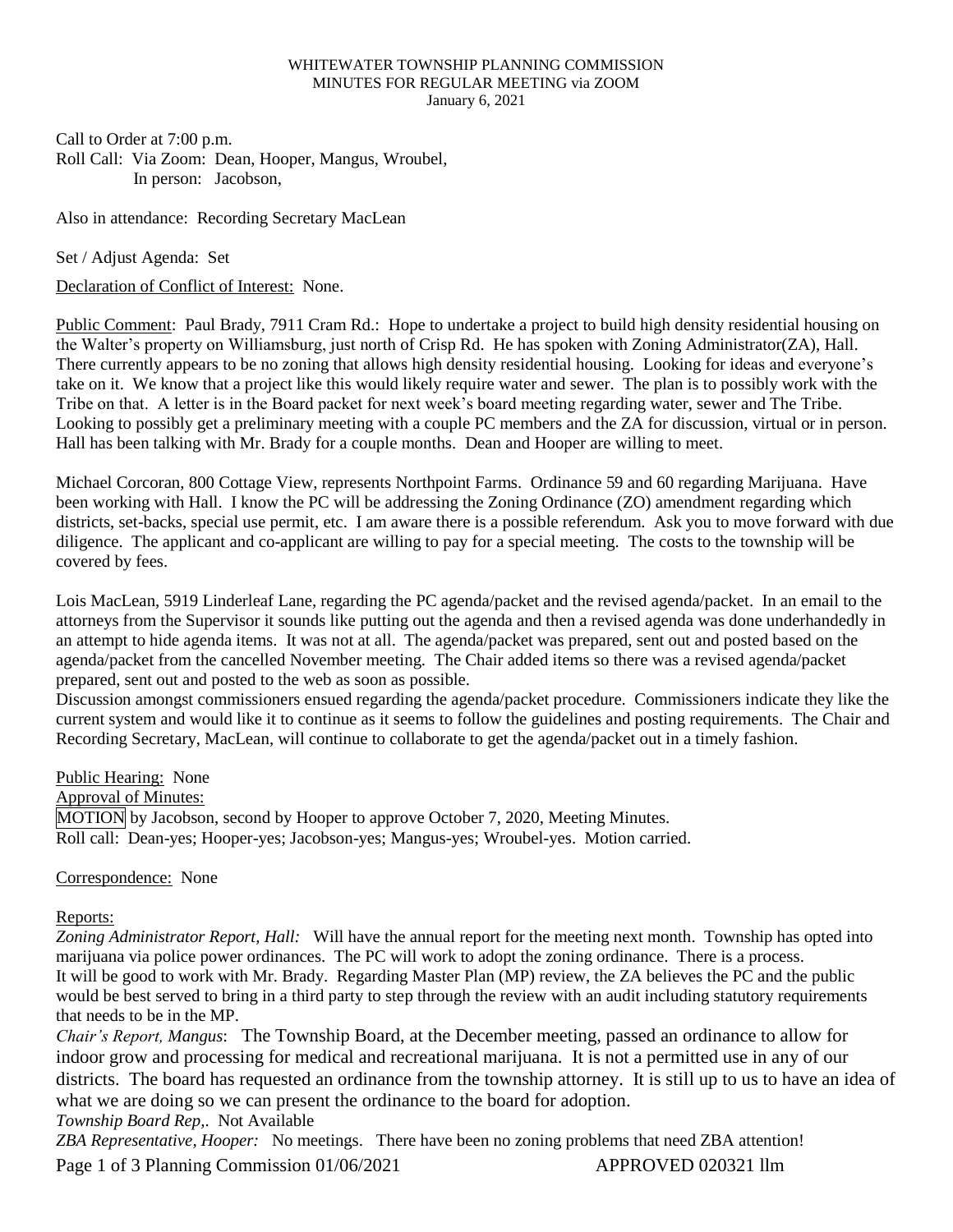Unfinished Business

- 1. Discussion of meeting format, Zoom vs In person: Previously the PC had decided not to hold meetings until we could openly have meetings at the township hall for the most open dialog possible. Is the PC willing to do Zoom meetings? Public Hearings are able to be done through zoom meetings. November board meeting had a public hearing. The ordinances were passed at the December meeting. Consensus to move forward using Zoom as needed. Mike will attend in person at the hall. Hall: Recommendation that we get an unbiased third party involved with the Master Plan review and it would work well via zoom. Hall will get information and pricing. It should fit in our budget this year.
- 2. Discussion of timing and direction for addressing Tabled Items, Event Barns and RC District: both would be good to have during an open format for attendance. Do we want to discuss these right away or wait until April? The amendment regarding condominium is more housekeeping and is not considered controversial. Consensus on dealing with Event Barns and RC district when we can get more community input. Consensus that the marijuana ordinance needs can be dealt with via zoom. Consensus to bring in a third party for input and instruction on the MP. The "plan" seems to have always been sticking with the "status quo". We need to address that stance. We need to be cautious and vet this third party person. The PC would want to walk through the process not necessarily the specific content with this third party. Hall: The MP sentiment statements are perfect.
- 3. Reschedule Public Hearing 78, Article 28, Condominium Regulations and Definitions: MOTION by Dean, second by Wroubel, to schedule a Public Hearing on February 3, 2021, on Amendment 78, Article 28, Condominium Regulations and Definition Article 3. Roll call: Hooper-yes; Jacobson-yes; Mangus-yes; Wroubel-yes; Dean-yes. Motion carried.
- 4. Master Plan Update Review: Read through of suggested updates supplied by Savage. Discussion. Consensus to indicate that the gun range is nearby but not in our township and remove the reference to Mill Creek. Mention DTE expansion here with more detail under utilities. Introduction provided by Dean: Read through. Discussion. Consensus to go with it as presented.

New Business:

- 1. Bi-laws: Discussion. Question regarding changes to an agenda. Special Meetings require everyone be present to make a change to the agenda. Regular meeting agenda can be changed at the start of the meeting. Consensus to leave the bi-laws as written.
- 2. Resolution PC21-01, 2021/2022 Meeting Schedule MOTION by Jacobson, second by Dean, to adopt Resolution PC21-01, 2021/2022 Meeting Schedule Roll call: Mangus-yes; Wroubel-yes; Dean-yes; Hooper-yes; Jacobson-yes. Motion carried.
- 3. Election of Officers. Consensus to postpone until February.
- 4. Year-end Report to include work done on Article 28, Condominium, preparation for a survey for RC district, Master Plan process review. Mangus will complete the report and bring it back to the PC.
- 5. Marijuana law education, discuss direction and intent. Hall provided a quick run-down on basics of the law. Questions can be addressed by the attorney. Can do a special over-lay district. The state has very specific regulations. The ZO already has special use provisions and can incorporate specific marijuana stipulations. At this time the steps will be that ZA processes the application, the board approves it then the PC looks at the special use permit.

As it stands right now the ordinance will go into effect this month. The ZA will not accept applications until the Zoning Ordinance is updated. Discussion of referendum and/or possible township vote.

Do we have any update on timing for the draft from the attorney? Would like to have it for the February PC agenda. May want to incorporate verbiage regarding care-giver grow.

Bob says Thank you to the PC for coming together for the meeting.

Next Regular Meeting is scheduled for February 3, 2021.

Agenda: Public Hearing on Amendment 78, Article 28, Condominium Regulation and Definitions; Master Plan review; marijuana ordinance update.

Page 2 of 3 Planning Commission 01/06/2021 APPROVED 020321 llm